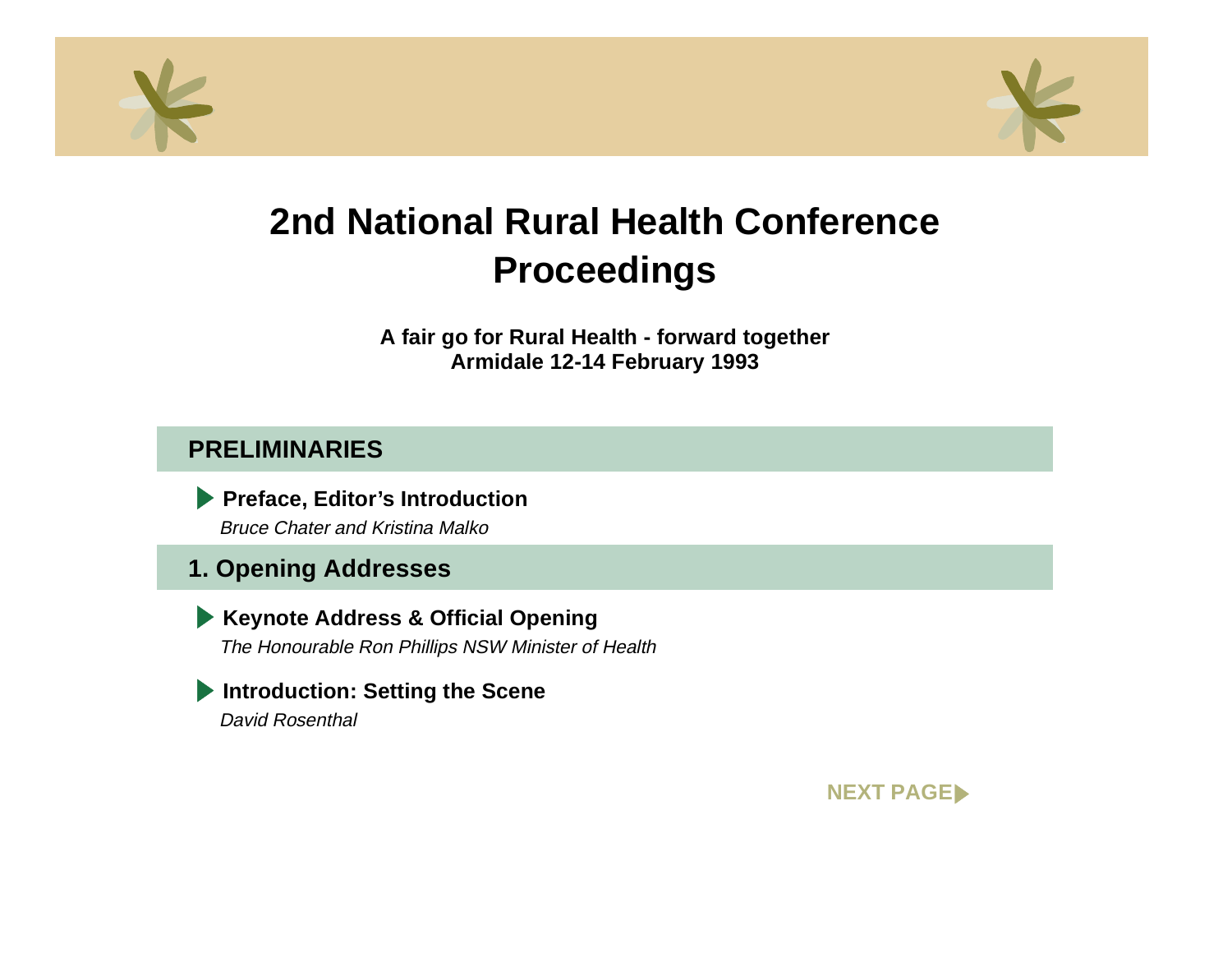<span id="page-1-0"></span>



- **2. Keynote Panel Addresses**
- **[Col Owen President, Rural Doctors' Association of Australi](#page-0-0)a**
- **[Ailsa Bond National President, Country Women's Associatio](#page-0-0)n**
- **[Jenny Macklin Director, National Health Strategy](#page-0-0)**
- **[Des Murray Director, Workforce Policy Branch, Dept of Health, Housing &](#page-0-0)  Community Services**
- **[John Boffa Senior Medical Officer, Anyinginyi Congress Aboriginal](#page-0-0)  Corporation, NT**
- **[Ken Laughton Assistant Deputy Director, Institute for Aboriginal Developmen](#page-0-0)t**

**◀ [SEARCH](#page-0-0)** 

#### **3.Concurrent Session 1: Facilities and Planning**

**[Utilisation Review in Rural Hospitals: A Fair Go](#page-0-0)?** Barbara Schmidt & Naomi Grundy

**[Neglected Factors in Planning Rural Health Services](#page-0-0)** John Humphreys & Fran Rolley

**4 PREVIOUS PAGE** 

**[CATALOGUE](#page-0-0)**

**NEXT PAGED** 

**[HELP](#page-0-0) [HOME](#page-0-0)**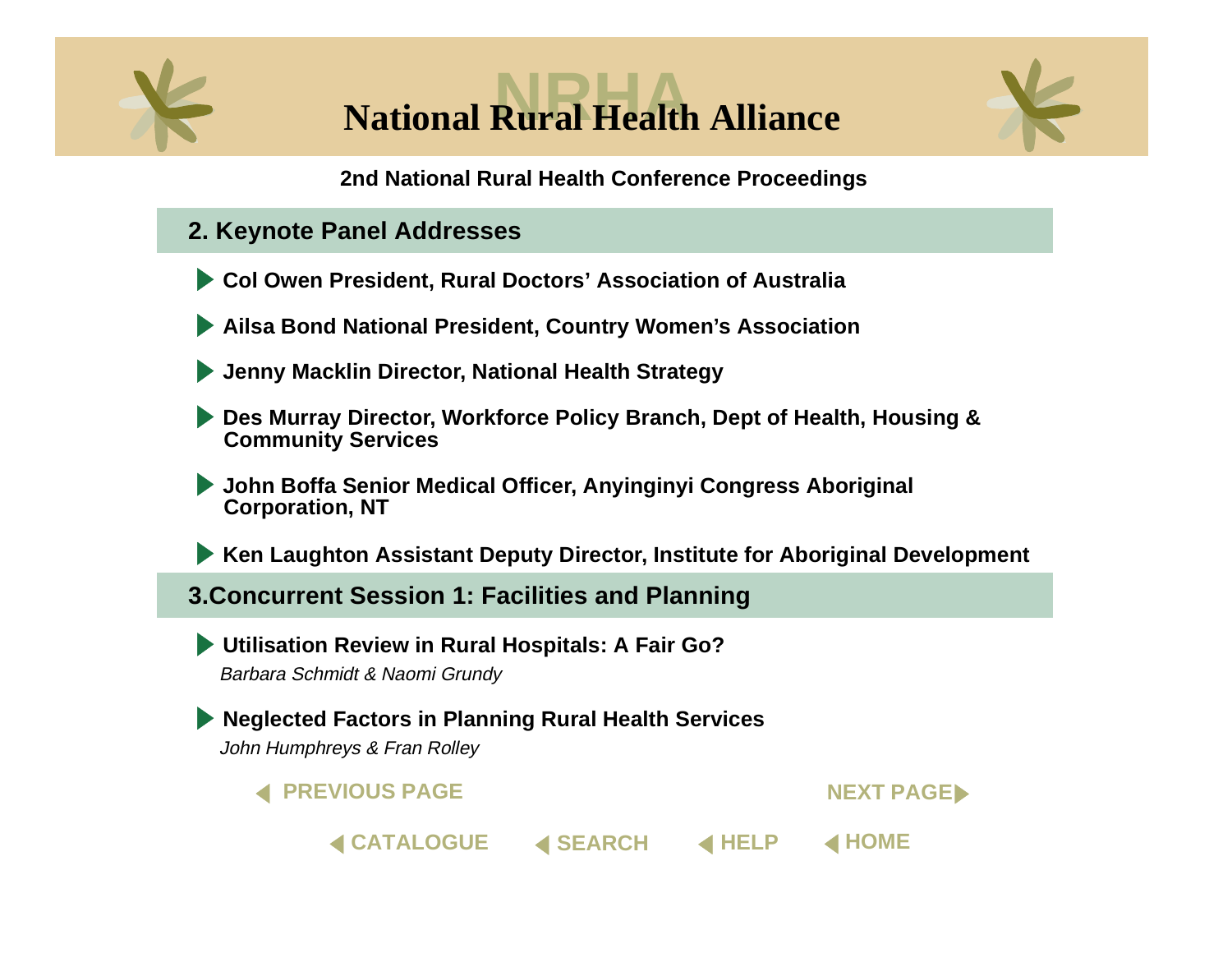<span id="page-2-0"></span>



**[Western Australia's County Regions: Going Forward Together](#page-0-0)** Kim Snowball & Helen Morton

**[Designing and Developing a Mental Health System in the Central Wheat Belt of](#page-0-0) Western Australia**Helen Morton

**4. Concurrent Session 2: Associated Papers**

**[The Koorie Conundrum: Helping to Develop Strategic Plans for Health Services](#page-0-0)** Neil Croll & Selina Griffin

**Primary Health Care as a Model for the Delivery of Mental Health Services to the Community** Cecil Deans

**[A Fair Go for the Rural Community of Yeoval](#page-0-0)**

Barbara Newman

**[A Model of Allied Health Service Delivery to Country Communities in the Uppe](#page-0-0)r Eyre Peninsula** Nick Neville

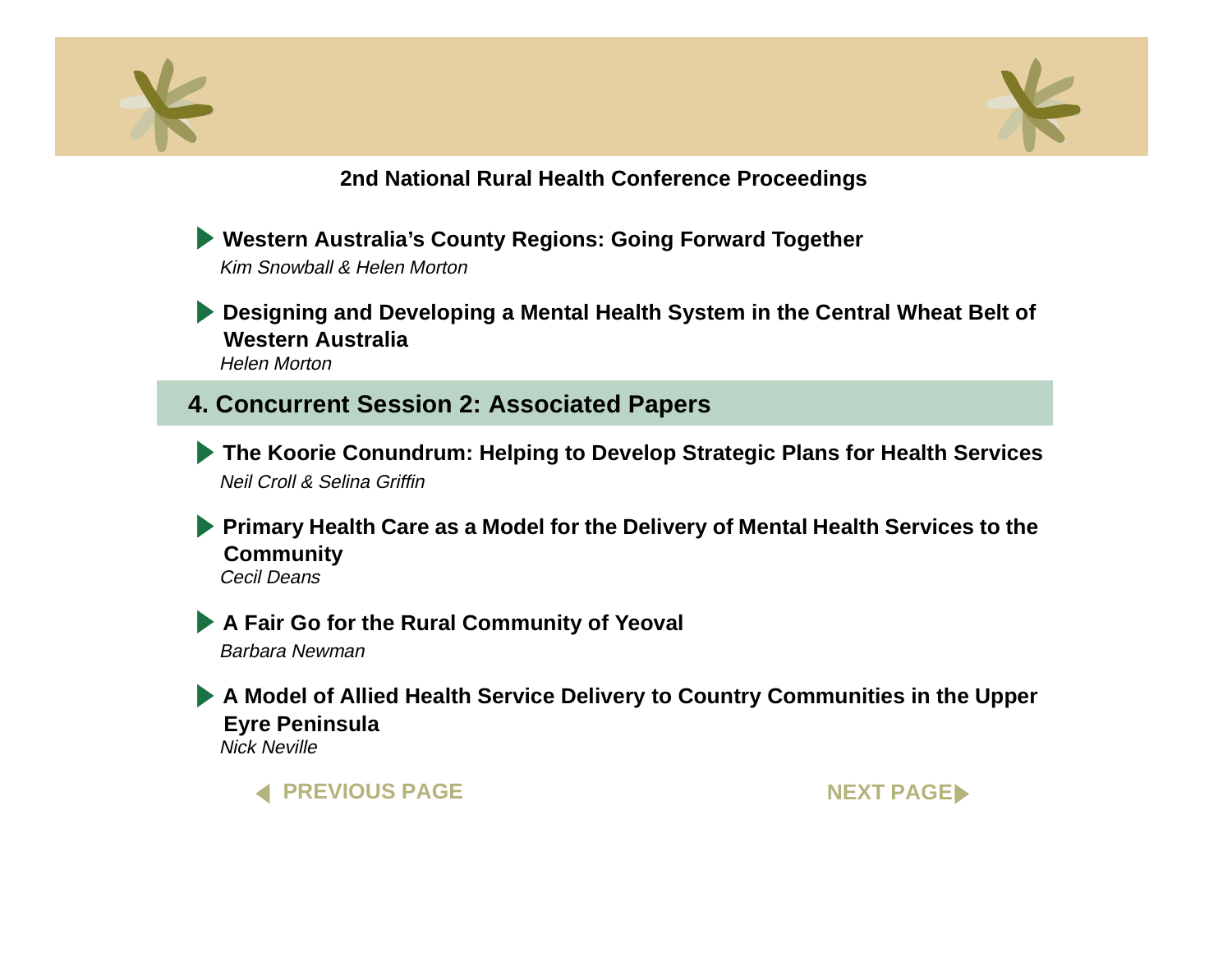<span id="page-3-0"></span>



## **5. Concurrent Session 3: Health Care Services**

**[The Establishment of a Rural Community Health Group: The Kilcoy Communit](#page-0-0)y Health Conference**

Tom Doolan, Craig Veitch & Mary Sheehan

**[Health's 'in' in the Outback - We're Having a Go!](#page-0-0)** Nadine Brayley, Adrian Booth & Jenny Oram

**[An Appraisal of Coordination and Assessment Used for Community Car](#page-0-0)e** Dianne Beatty

**6. Concurrent Session 1: Education and Training**

**[Educational Needs of Rural Nurses](#page-0-0)**Desley Hegney

**[Remote Area Nursing: Bush or Bushed?](#page-0-0)**

Sabina Knight

**[The Design and Development of Training Curricula for Rural General](#page-0-0)  Practitioners**Mark Craig & Anna Nichols

**4 PREVIOUS PAGE** 

**NEXT PAGE**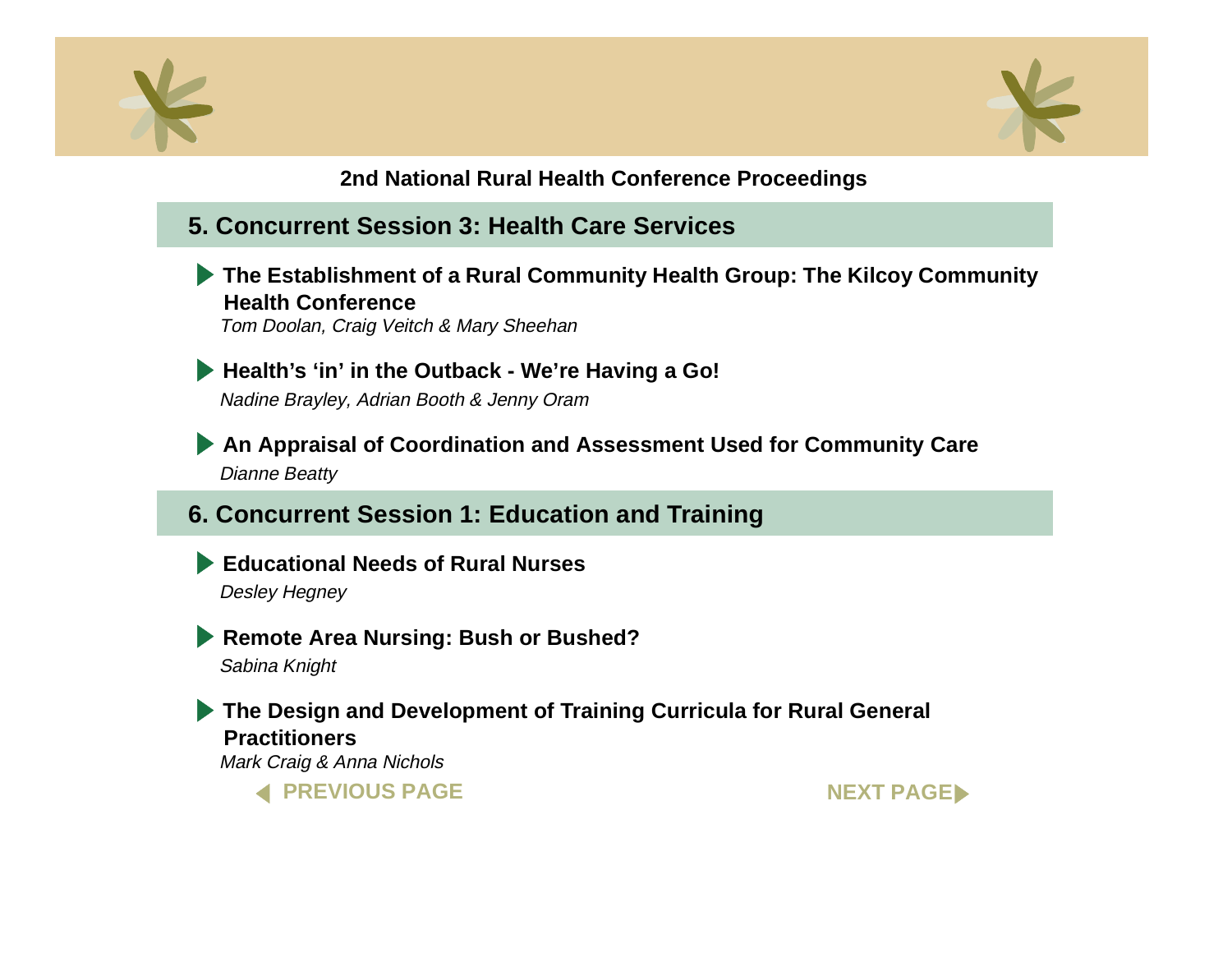<span id="page-4-0"></span>



**[Rural Health Training Units](#page-0-0)** 

Denise Degn

**[The University of Sydney Rural Careers Project](#page-0-0)** Richard Hays

**Concurrent Session 2: Associated Papers** 

**[Quality Intern Training in Provincial City Hospitals: Short and Long Term](#page-0-0) Benefits for Rural Health**Annmarie Rutledge & Anne Wise

**[A Rural Health Information Network Current Operation and Future Directions](#page-0-0)** David Fuss & Elizabeth Firman

**[The South Australian Rural Practice Training Unit. A Year of Operation](#page-0-0)**  David Gill

**[Health Worker Education in Queensland - its Relevance to Practice](#page-0-0)** Ian Bernard (Abstract only)



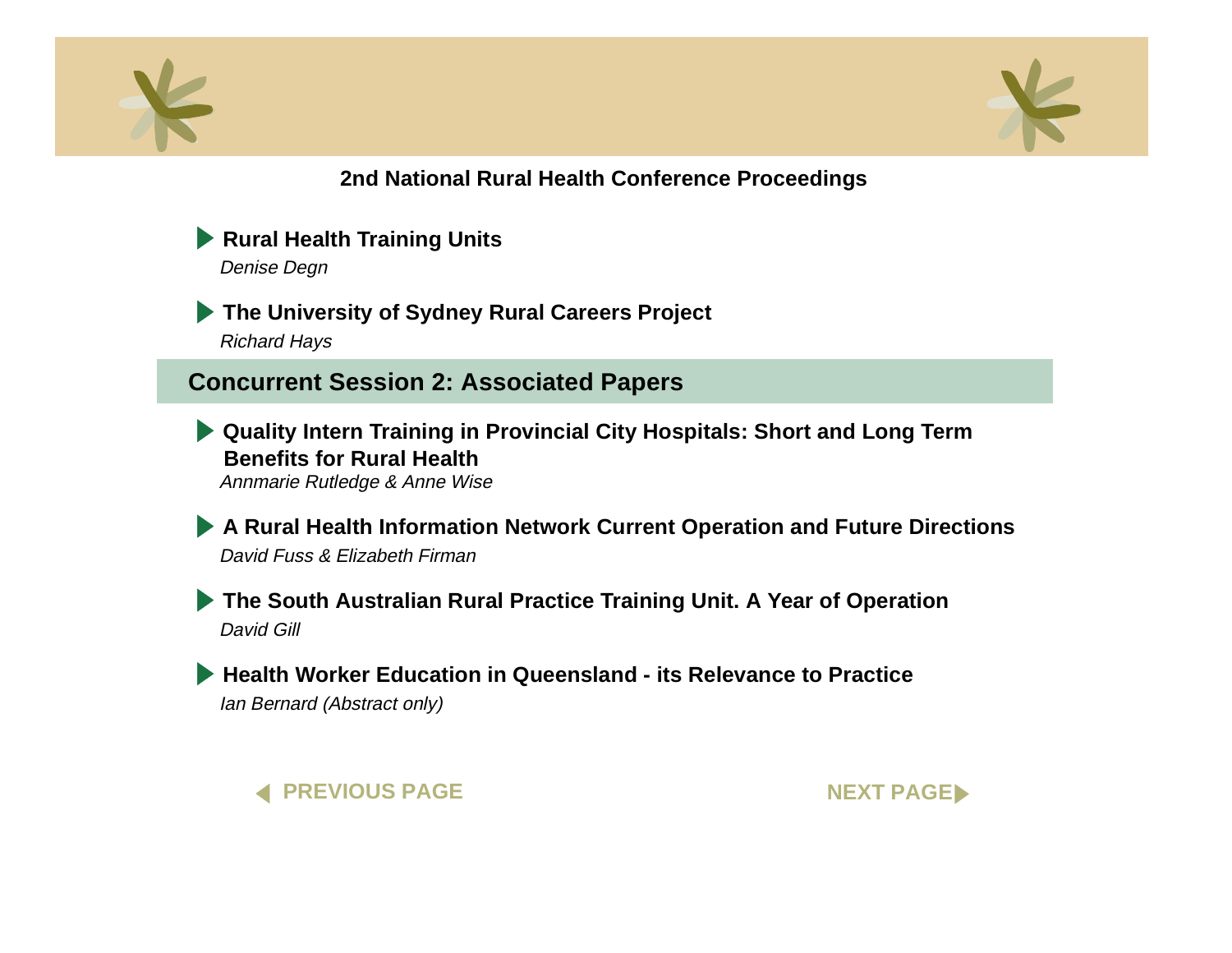<span id="page-5-0"></span>



- **8. Concurrent Session 3: Technology and Communication**
	- **[An Information System for Rural Community Service](#page-0-0)s** Jenny Sheehan
	- **[An Innovative and Accessible Multi-media Education Programme for Rura](#page-0-0)l Mental Health Workers**Paul O'Halloran & Brian O'Neill
- **9. Concurrent Session 1: Workforce Issues**

**[Geographical Mobility of GeneraI Practitioners](#page-0-0)** M. Adhikari, G. Calcino & Jim Dickinson

**[General Practitioner Rural Incentive Program](#page-0-0)**

Margaret Norrington & Jean Douglas

**10. Concurrent Session 2: Associated Papers**

**[Recruitment, Retention & Recreation: The Three R's of Staffing](#page-0-0)** Karyn Johns & Adrian Booth



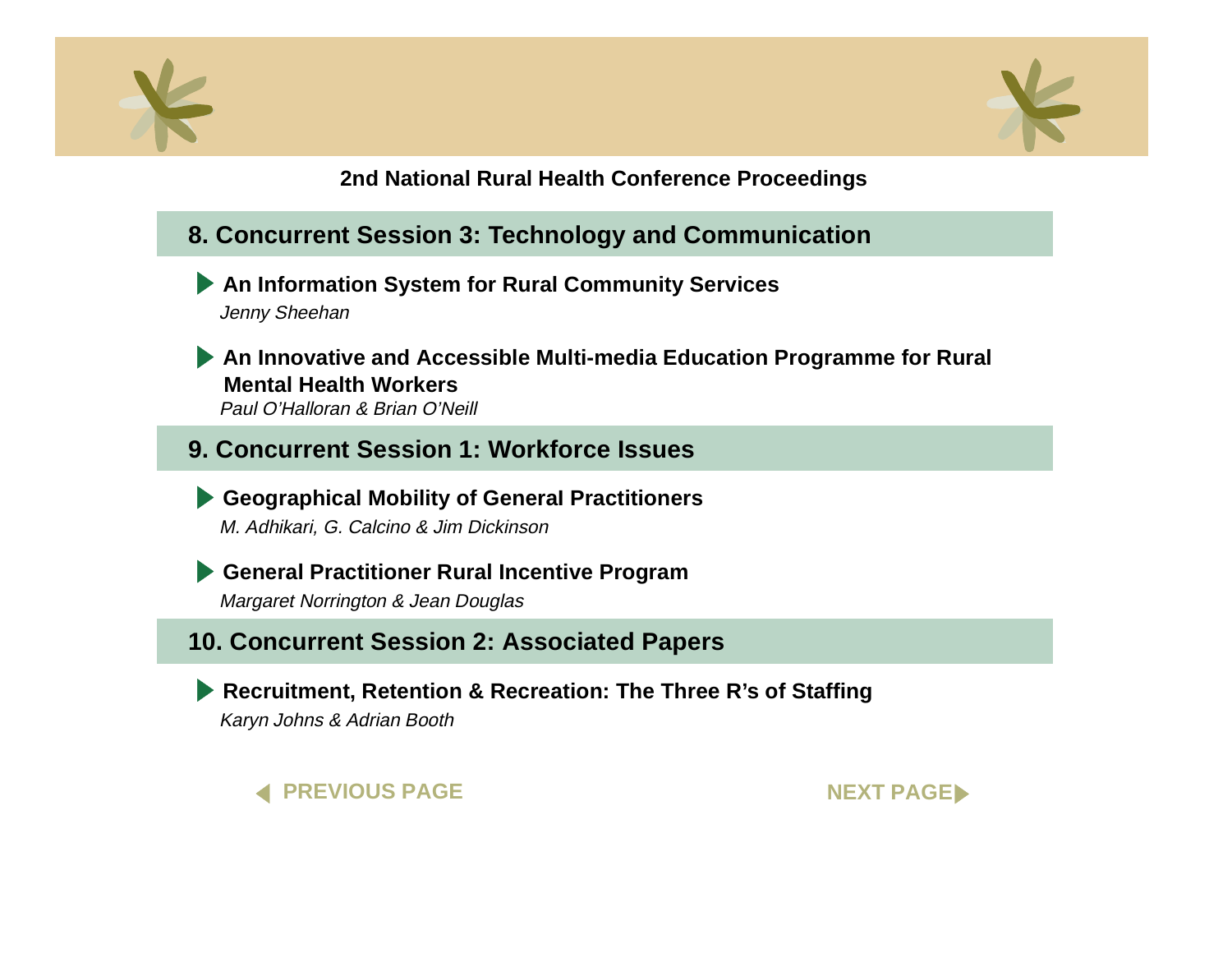<span id="page-6-0"></span>



**[Dementia - A Challenge for Rural Health Planning](#page-0-0)** Jean Hines & Debbie Black

**[Expansion and Extension of Rural Health Workers Roles to Increase Access to](#page-0-0) Health Services in Rural Areas**Alan Pearson

**[Hearing Loss - Occupational Health and Safety: A Rural Perspective](#page-0-0)** Cathy Challinor & Helen Milne

## **11. Concurrent Session 3: Health Care Issues**

**[A Survey of Sexual Behaviour and Knowledge of Sexual Health of Rural Youth](#page-0-0)** Michael Dunne, M. Donald, J. Lucke & B. Raphael

**[AIDS in Rural Australia](#page-0-0)**

Virginia Furner (Abstract only)

**[The Aboriginal Tree Applied to an Aged Care Complex](#page-0-0)**

Terry Thommeny



**NEXT PAGE**